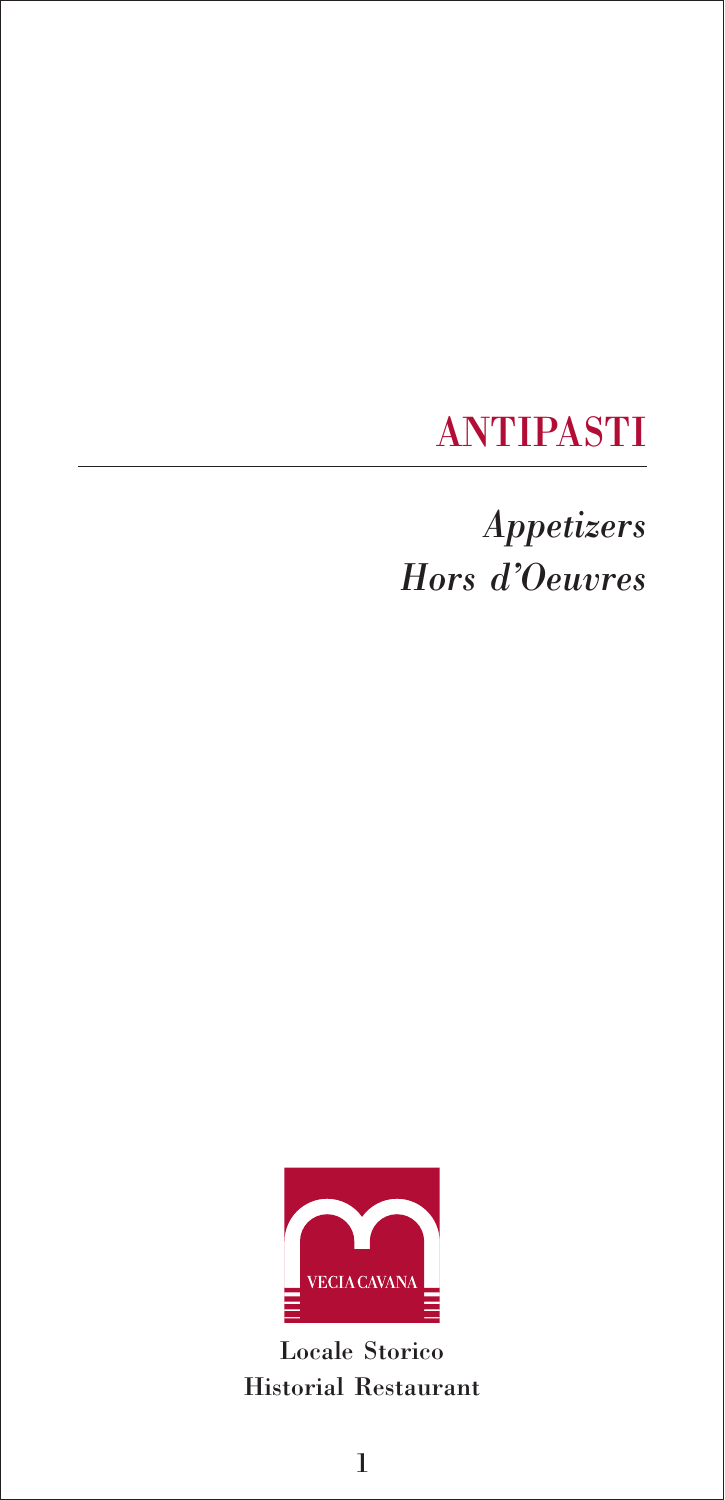**PESCE** *Fish Appetizers - Hors d'Oeuvres*

#### **Ostriche (al pezzo)**  $\epsilon$  5,00 *Oysters (each)*

*Huîtres (par pièce)*

 $Sarde in "Saor"$  **€** 14,00 *Fried and marinated Sardines with Soft Onions Venetian style Sardines à la "Saor" avec Oignons à la Venetien*

**Guazzetto di Cozze e Vongole in rosso con Crostini € 18,00** *Mussels & Clams sauté with Tomato sauce and Croutons Moules et Palourdes soute en Rouge avec Croûtons*

**Moscardini bolliti con Sedano, Patate e Aceto di vino bianco € 18,00** *Baby boiled Octopus with Celery, Patatoes and Vinaigrette Poulpe bouilli au céleri, pommes de terre et au Vinaigre de Vin*

| Baccalà Mantecato con Polentina tenera    | $\epsilon$ 15,00 |
|-------------------------------------------|------------------|
| Salt Cod fish mousse on soft Polenta      |                  |
| Cabillaud à la crème avec Polenta         |                  |
| Scampi in "Saor"                          | $\epsilon$ 20,00 |
| Fried and marinated scampi Venetian style |                  |
| Scampi avec Oignons à la Venetien         |                  |
| Capesante gratinate (4 pezzi)             | $\epsilon$ 20,00 |
| Fish-Scallops gratinated (4 pieces)       |                  |
| Saint Jacques gratines (4 pieces)         |                  |
| Salmone affumicato con Insalatina novella | $\epsilon$ 18.00 |
| Wild smoked Salmon on Green salad         |                  |
| Saumon fumé avec Salad verd               |                  |
|                                           |                  |

Tartare di Tonno con il nostro condimento  $\epsilon$  22,00 *Tuna tartarre with House dressing Tartare de Thon avec notre Vinaigrette*

**Bollito di Pesce misto "Vecia Cavana" € 28,00** *Selection of boiled Fish "Vecia Cavana" Le grand Hors d'Oeuvre de Poissons mélangé de la Maison*

**Cruditè di Pesce "Vecia Cavana" € 30,00**  *Selection of Raw Fish "Vecia Cavana" Crudité de Poisson "Vecia Cavana"*

Granceola "in scorso suo"  $\epsilon$  24,00 *Spider Crab salad Araignée de Mer* 

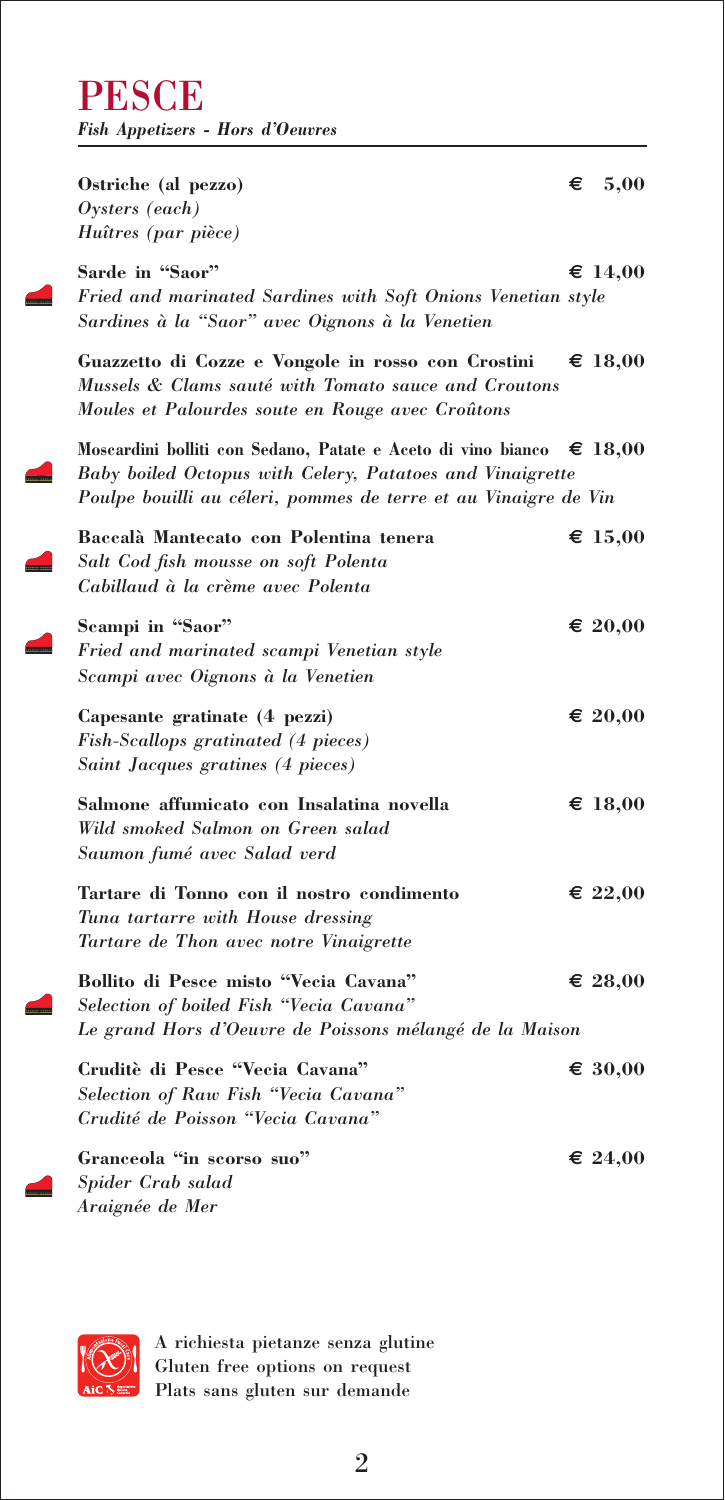### CARNE E VERDURE

*Meat and Vegetables - Meat Hors d'Oeuvre*

**Cuore di Carciofo, Mozzarella e Tartufo Scorzone € 16,00** *Heart of Artichokes, Mozzarella and Black Truffle Cœur d'Artichaut, Mozzarella et Truffe Noir*

**Carpaccio di Bue su Rucola con scaglie di Parmigiano Reggiano € 20,00** *Beef Carpaccio with Rocket salad and Flakes of Parmesan cheese Carpaccio de Boeuf avec Roquette et Parmesan*

**Prosciutto di San Daniele al coltello**  $\epsilon$  18,00 *Thinly sliced "San Daniele" Raw Ham Jambon "San Daniele" au couteau*

#### **Vitello Tonnato**  $\epsilon$  20,00

*Veal with Tuna sauce Veau avec Sauce au Thon*

**Insalata Nizzarda (Insalata verde, Rucola, Pomodoro, Uova, Tonno, Fagiolini, Acciughe) € 15,00** *Niçoise Salad (Green salad, Rocket salad, Tomatoes, Eggs, Tuna, String beans, Anchovies) Niçoise Salad (Salade verde, Roquette, Tomate, Pommes de terre, Oeuf, Thun, Haricots verts, Anchois)*

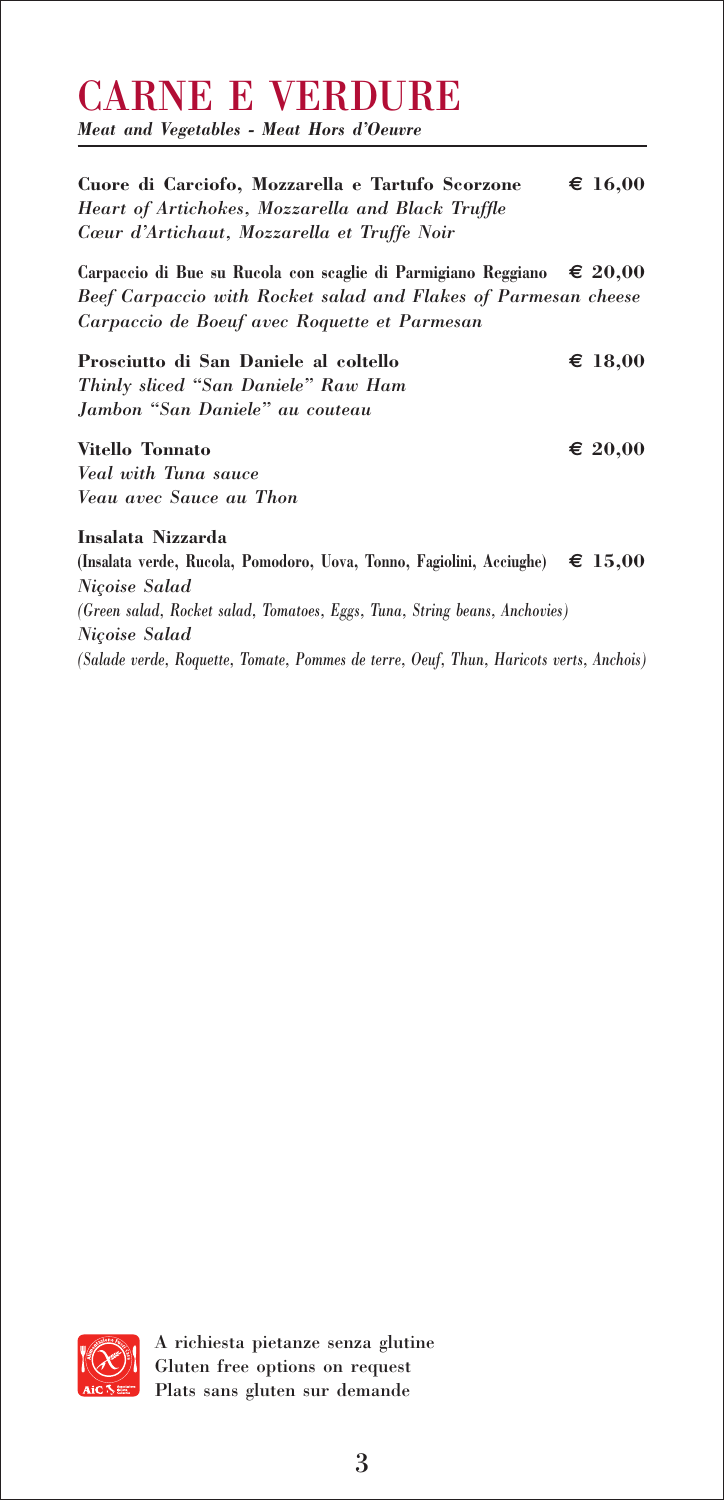### PRIMI PIATTI

*Fish and Meat Pasta Premier Plat de Poisson*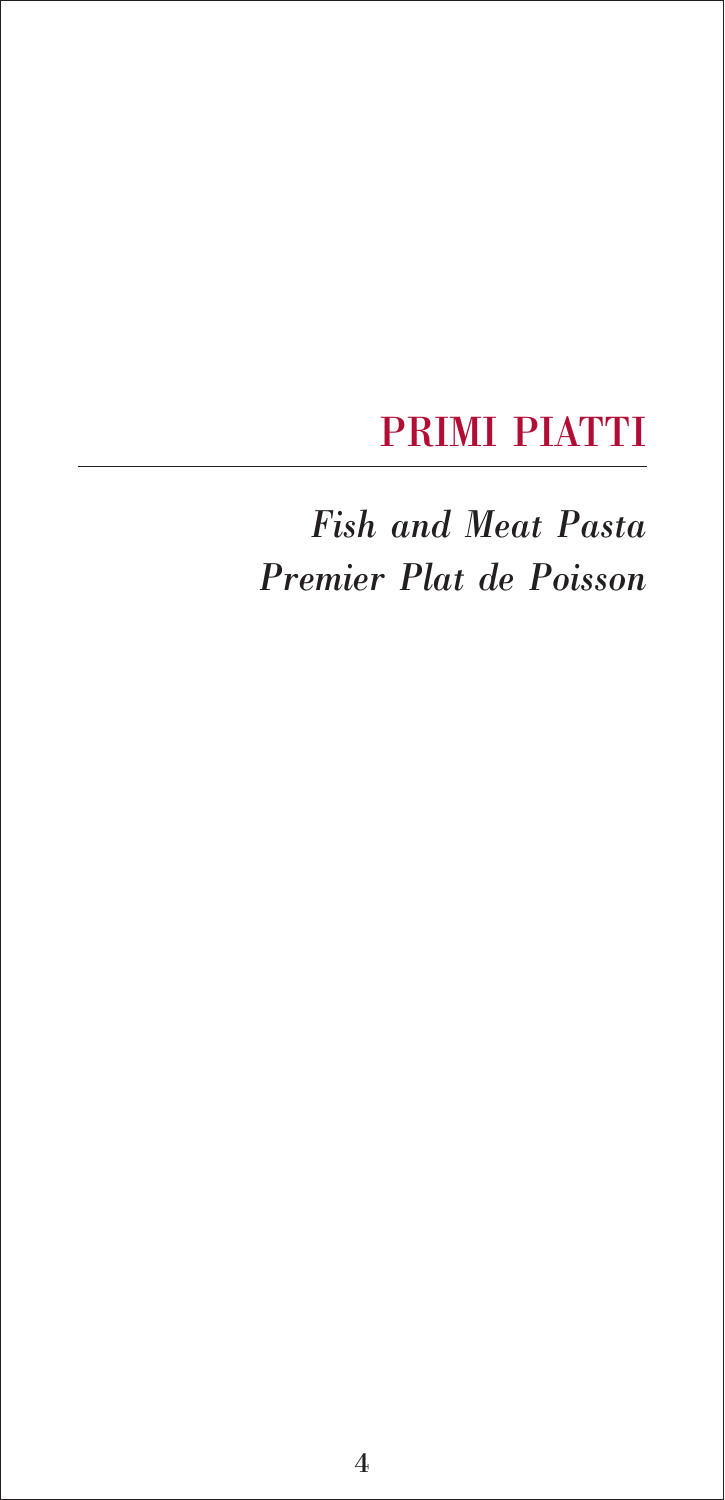### **PESCE** *Fish Pasta - Premier Plat de Posson*

**Bigoli in "salsa" € 18,00** *Bigoli Pasta with Anchovies and Onion Bigoli Pasta avec Anchois et Oignon* **Spaghetti alle Vongole e Bottarga di Muggine € 18,00** *Spaghetti with Clams and Mullet Roe Spaghetti aux Palourdes et Poutargue de Rouget* **Spaghetti alla "Busara" di Mazzancole € 25,00** *Spaghetti with Shrimps and Spicy Tomatoes sauce Spaghetti avec Langoustines et Tomates épicé*

**Tagliolini al nero di Seppia con Scampi e Verdurine di stagione € 30,00** *Squid ink Tagliolini Pasta with Scampi and Vegetables in season Tagliolini à l'encre de Seiche aux Langoustines et Legumes de saison*

**Risotto ai Frutti di Mare (min. 2 pers. 20 min.) p.p.**  $\epsilon$  **20,00** *Sea Food risotto Risotto aux Fruits de Mer*

## CARNE E VEGETARIANI

*Meats Pastas and Vegetatian - Pates et Riz*

**Tagliolini all'Uovo con Funghi Porcini € 18,00** *Fresh tagliolini with Porcini Mushrooms Tagliolini frais aux Cépes* 

**Paccheri con Guanciale, Pecorino e Tartufo Scorzone € 22,00** *Paccheri short Pasta with Bacon, Pecorino cheese and Black Truffle Paccheri aux Lardons, Fromage Pecorino et Truffe Noir*

**Ravioli ripieni di Verdure con Pomodoro di San Marzano e Basilico € 18,00** *Vegetables Ravioli with fresh Tomato sauce and Basil Raviolis de Légumes à la sauce Tomate fraîche et Basilique*

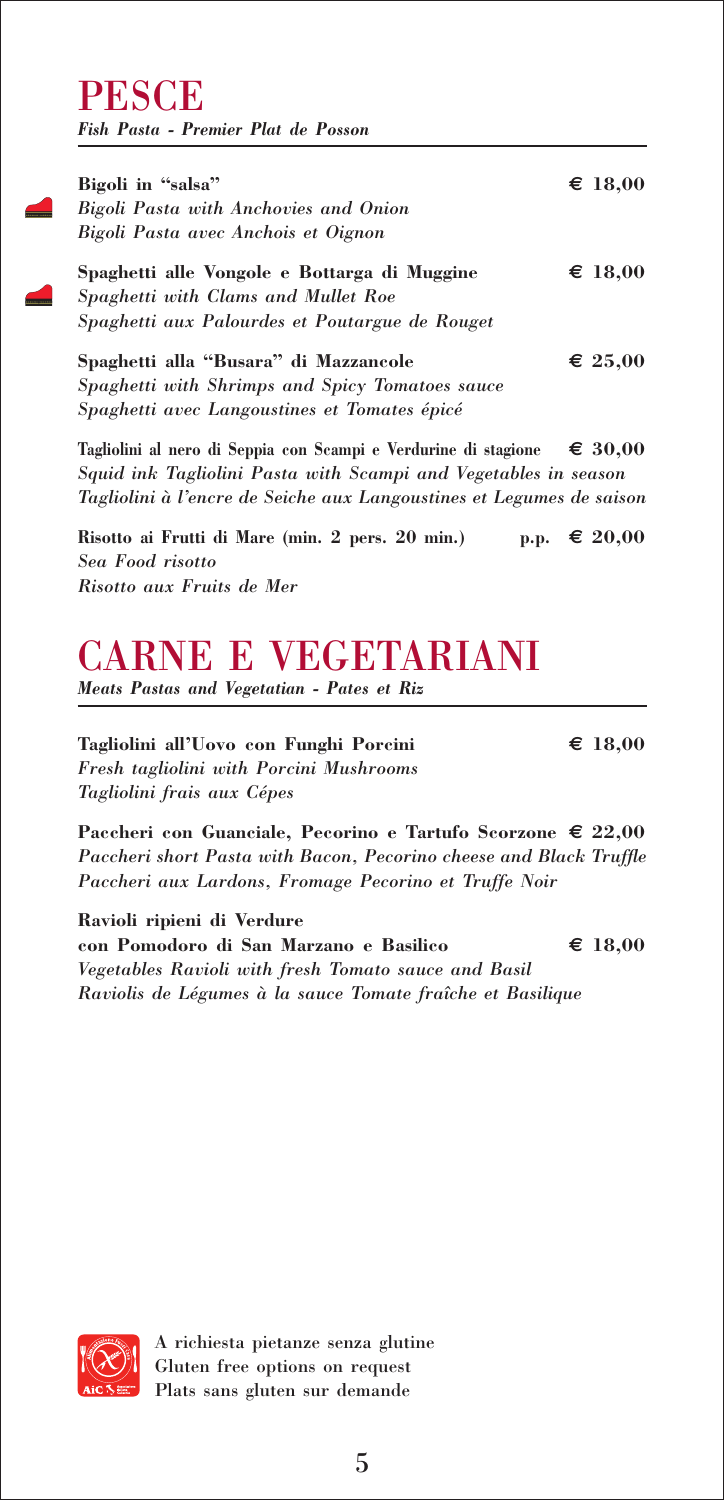### BIANCA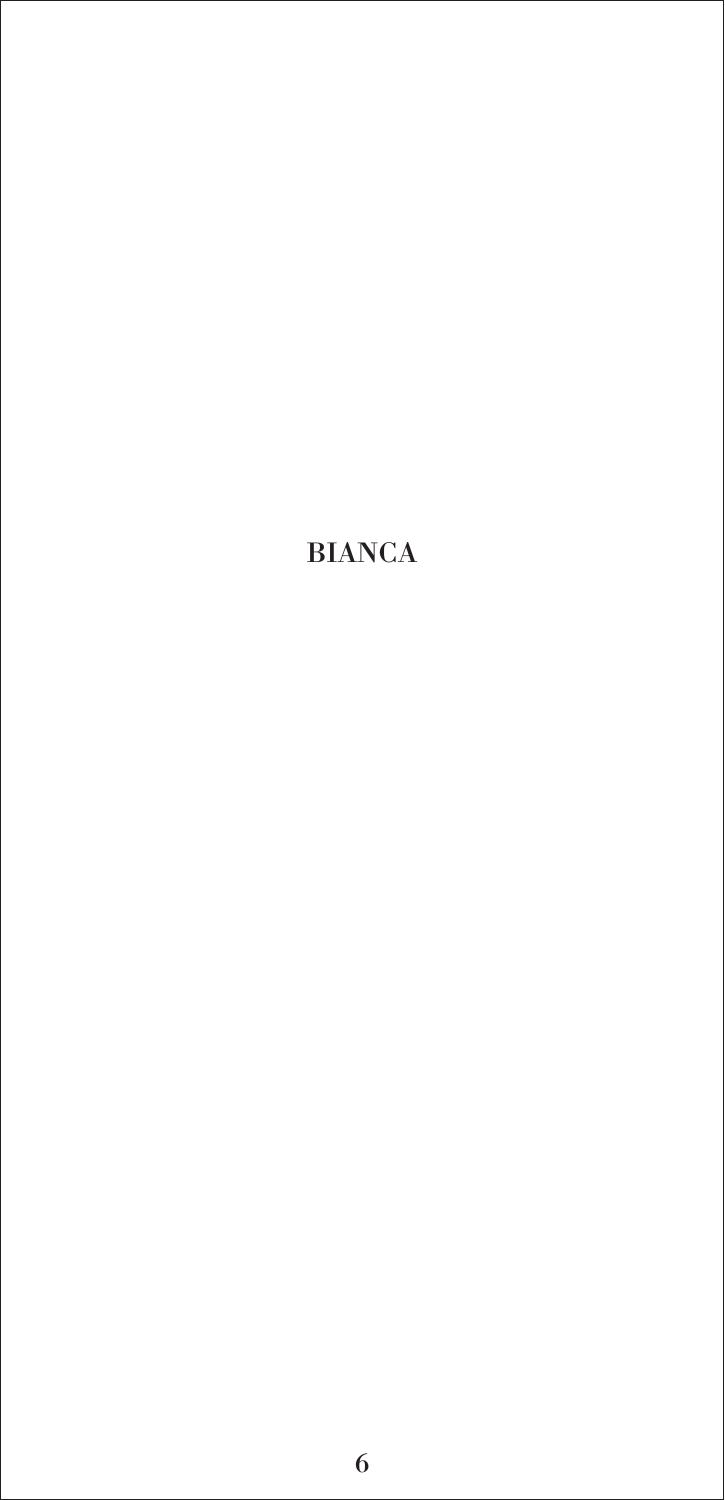### SECONDI PIATTI

# *Fish and Meat Main Courses Poisson et Crustacés, Viandes*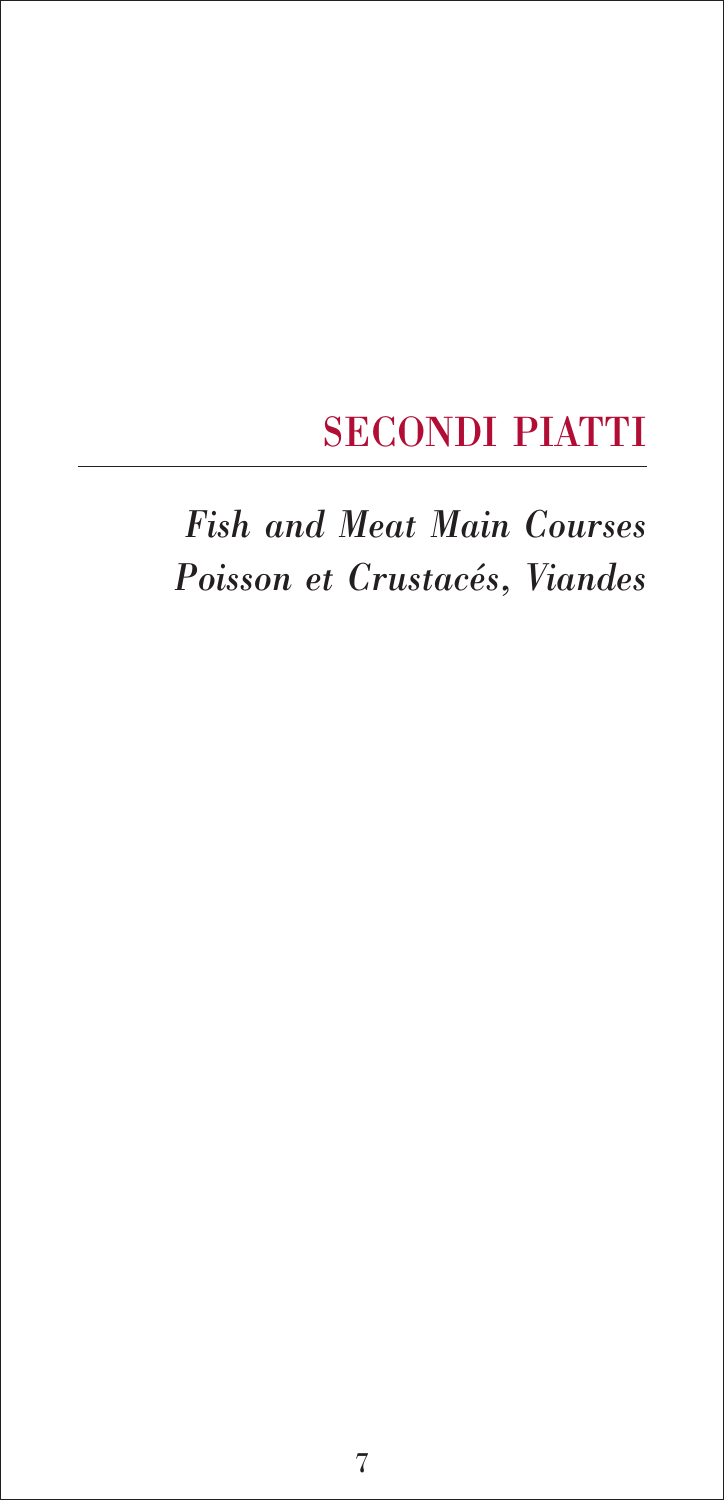**PESCE** *Fish Main Courses - Poisson et Crustacés*

 $\blacktriangle$ 

 $\sqrt{2}$ 

| Pescato del giorno alla griglia<br>Grilled Catch of the day<br>Poisson grillé du jour                                                                  | $\epsilon$ 24,00 |
|--------------------------------------------------------------------------------------------------------------------------------------------------------|------------------|
| Branzino al forno con Patate e Carciofi<br><b>Baked SeaBass with Potatoes and Artichokes</b><br>Loup de Mer au four avec Pommes de terre et Artichauts | $\epsilon$ 26,00 |
| Seppie in nero alla Veneziana con polenta<br>Cuttle-Fish Venetian style in black sauce with Polenta<br>Seiches aux encre à la Vènitien avec Polenta    | $\epsilon$ 24,00 |
| *Frittura di Pesce con verdurine a fiammifero<br>Mixed Fried with fried Vegetables<br>Friture de Poissons et petit Légumes frit                        | $\epsilon$ 24,00 |
| Tagliata di Tonno in crosta di Sesamo nero<br>Tuna Steak in Sesame crust<br>Tranches de Thon en croûte de Sésame                                       | € 24,00          |
| Grigliata mista di Pesce (min. 2 pers)<br>$\mathbf{p.p.}$<br>The great mixed grilled of Fish<br>Notre Poisson grillée du jour                          | € 30,00          |
| Rombo al forno alla Veneta (min. 2 pers)<br><b>Baked Turbot Venetian style</b><br>Turbot au four à la Venetien                                         | p.p. $€ 30,00$   |
| Scampi alla griglia<br>Grilled Scampi<br>Langoustines grillées                                                                                         | $\epsilon$ 30,00 |

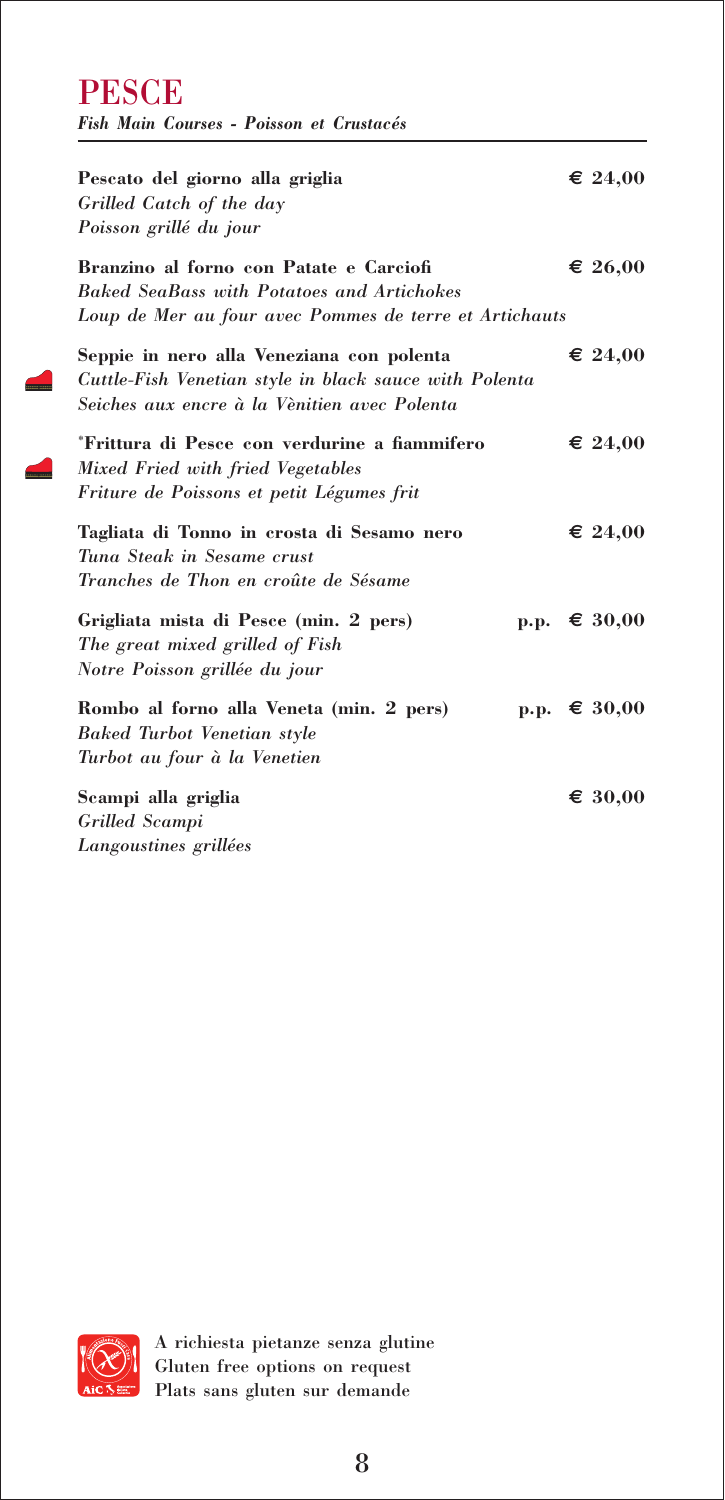### CARNE *Meat Main Courses - Viandes*

| Fegato di Vitello alla Veneziana con Polenta<br>Calf's Liver Venetian style with soft Polenta<br>Foie de Veau à la Venetienne avec Polenta                                          | $\epsilon$ 22,00 |
|-------------------------------------------------------------------------------------------------------------------------------------------------------------------------------------|------------------|
| Filetto di Bue con riduzione di Vino Rosso<br>e Tartufo Scorzone<br>Fillet of Beef with Red Wine sauce and Black truffle<br>Filet de Boeuf au réduction du Vin Rouge et Truffe noir | € 30,00          |
| Piccatine di Vitello ai Porcini<br><b>Veal Escalops with Porcini Mushroom sauce</b><br>Petit Escalop de Veau avec aux Cèpes                                                         | € 24,00          |
| *Costolette di Agnello alla griglia<br><b>Grilled Lamb Chops</b><br>Côtelettes d'Agneau grillées                                                                                    | $\epsilon$ 24,00 |

# **CONTORNI**

*Side Dishes*

| Insalata mista e verde<br>Mixed or Green salad                                             | $\epsilon$ 7,00  |
|--------------------------------------------------------------------------------------------|------------------|
| Contorno di verdure grigliate e/o bollite<br>Selection of grilled or/and boiled Vegetables | $\epsilon$ 10,00 |
| Spinaci all'aglione<br>Spinach with Garlic                                                 | $\epsilon$ 8,00  |
| Rucola e scaglie di Parmigiano Reggiano<br>Rucola salad with Parmesan flakes               | $\epsilon$ 10,00 |

# FORMAGGI

*Cheeses*

**Selezione di Formaggi € 15,00** *Selection of Local Cheeses - Selection de Fromages (Parmigiano Reggiano 24 mesi - Taleggio Gorgonzola dolce - Pecorino Toscano)*

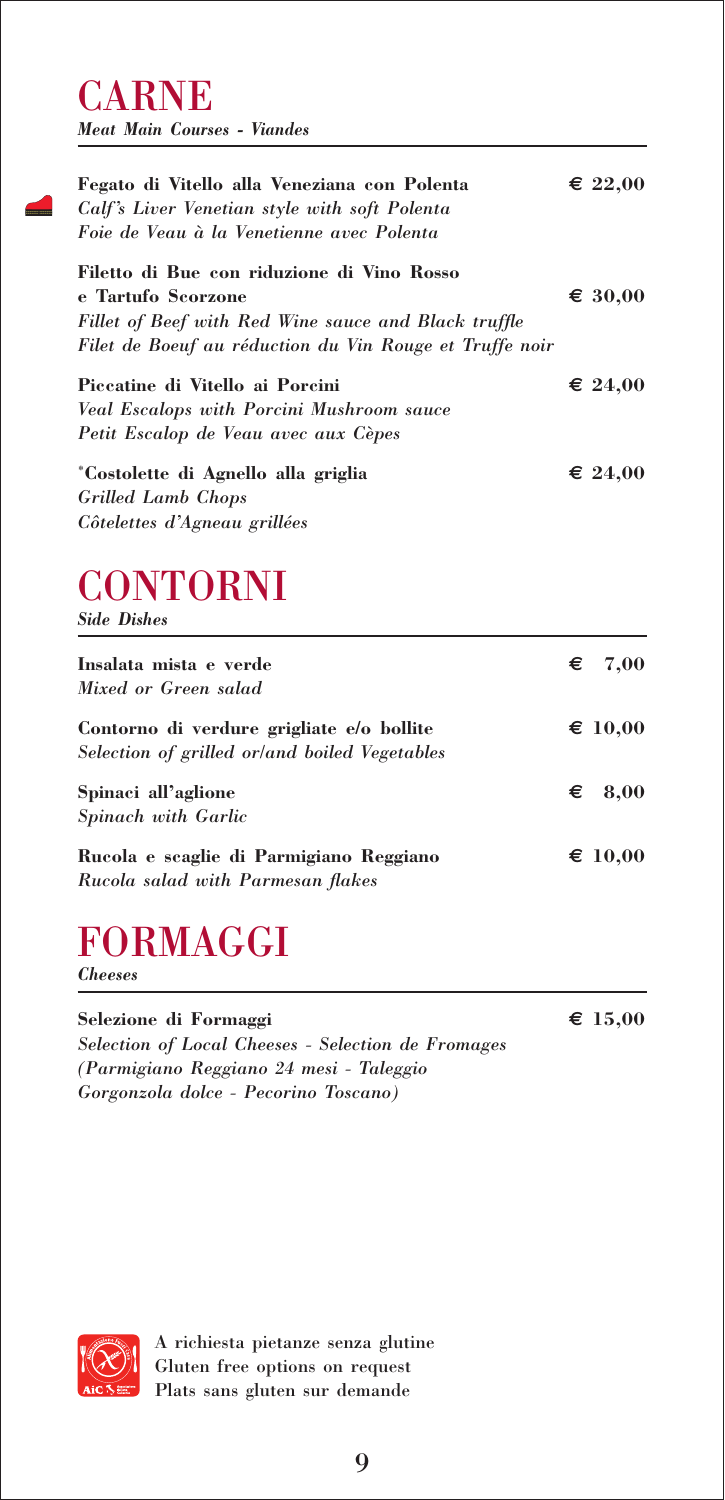### DOLCI *Dessert*

| Tiramisù della casa<br>Home made Tiramisù - Tiramisù de la Maison                                                               | $\epsilon$ 10,00 |
|---------------------------------------------------------------------------------------------------------------------------------|------------------|
| Mousse al cioccolato<br>Chocolate Mousse - Mousse du Chocolat                                                                   | $\epsilon$ 10,00 |
| Mousse al Pistacchio (di Bronte)<br>Pistacchio Mousse - Mousse du Pistache                                                      | $\epsilon$ 10,00 |
| <b>Torta Mimosa</b><br>Mimosa cake with Cream and Fruit<br>Mimosa avec Crème et Fruit                                           | $\epsilon$ 10,00 |
| Sacker con la panna<br>Chocolate cake with Wiphed Cream<br>Gâteau au chocolat avec Crème Fouettée                               | $\epsilon$ 10,00 |
| Petit four alle Mandorle<br>Almonds cake - Gâteau aux Amandes                                                                   | $\epsilon$ 10,00 |
| Meringata con gocce di Cioccolato fondente<br>Meringue with Dark flakes Chocolate Drops<br>Meringue aux Pepitesdu Chocolat Noir | $\epsilon$ 10,00 |
| Dolce del giorno<br>Daily dessert - Desserte du jour                                                                            | $\epsilon$ 10,00 |

**PANE E COPERTO € 4,50** *Bread and cover charge Pan et couvert*

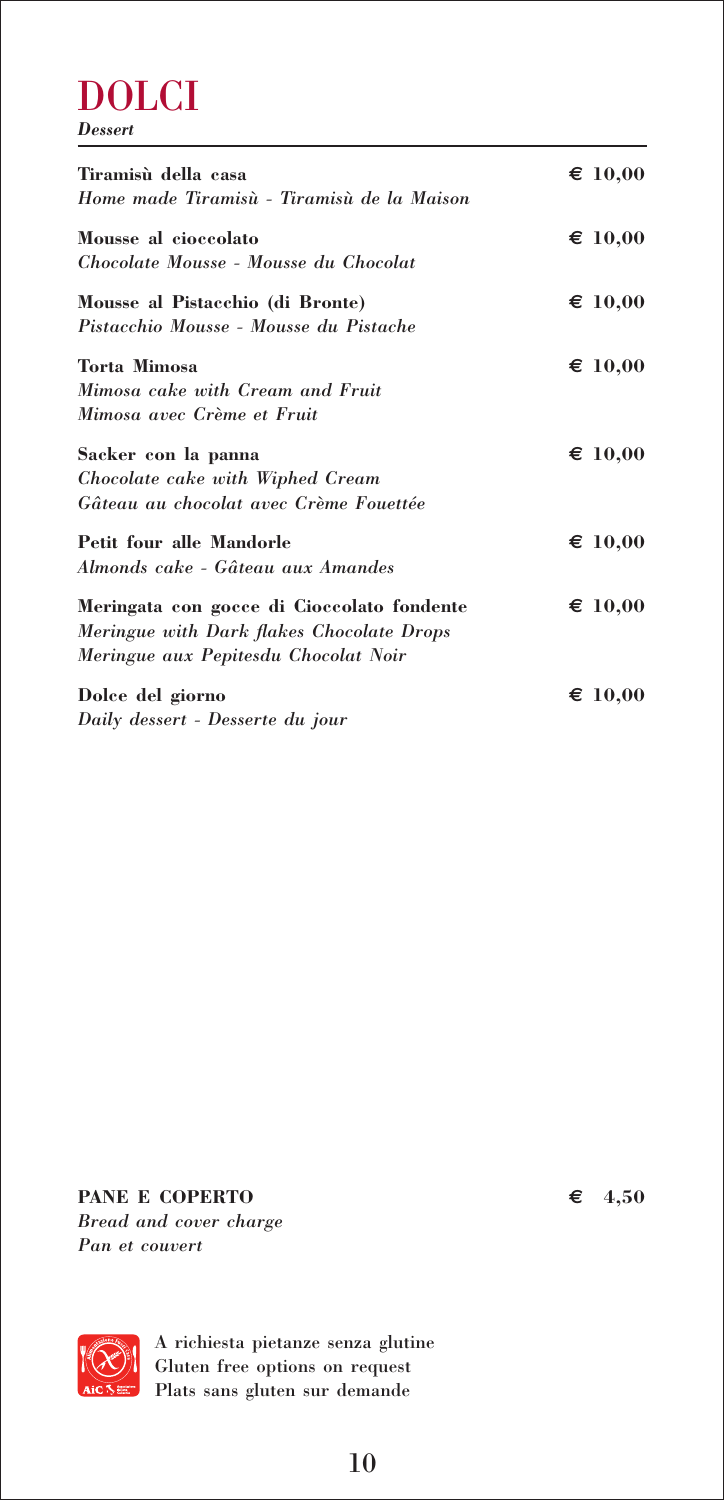*Il conto viene portato solo al tavolo.*

*Qualora necessario chiedere la lista degli allergeni al personale in servizio.*

*\* prodotto mantenuto a temperatura di sicurezza microbiologica (-18°);*

*\* the product could be frozen for shortage of fresh product at the market*

*\* produit congéle (température de sécurité -18°);*

*\* Es köunte sich um eine tiefgekühlt konservierte Zutat handeln, so weit diese nicht frisch erhältlich ist;*



**Dogale Confraternita del Baccalà Mantecato**

**Piatto tipico della Cucina Veneziana**